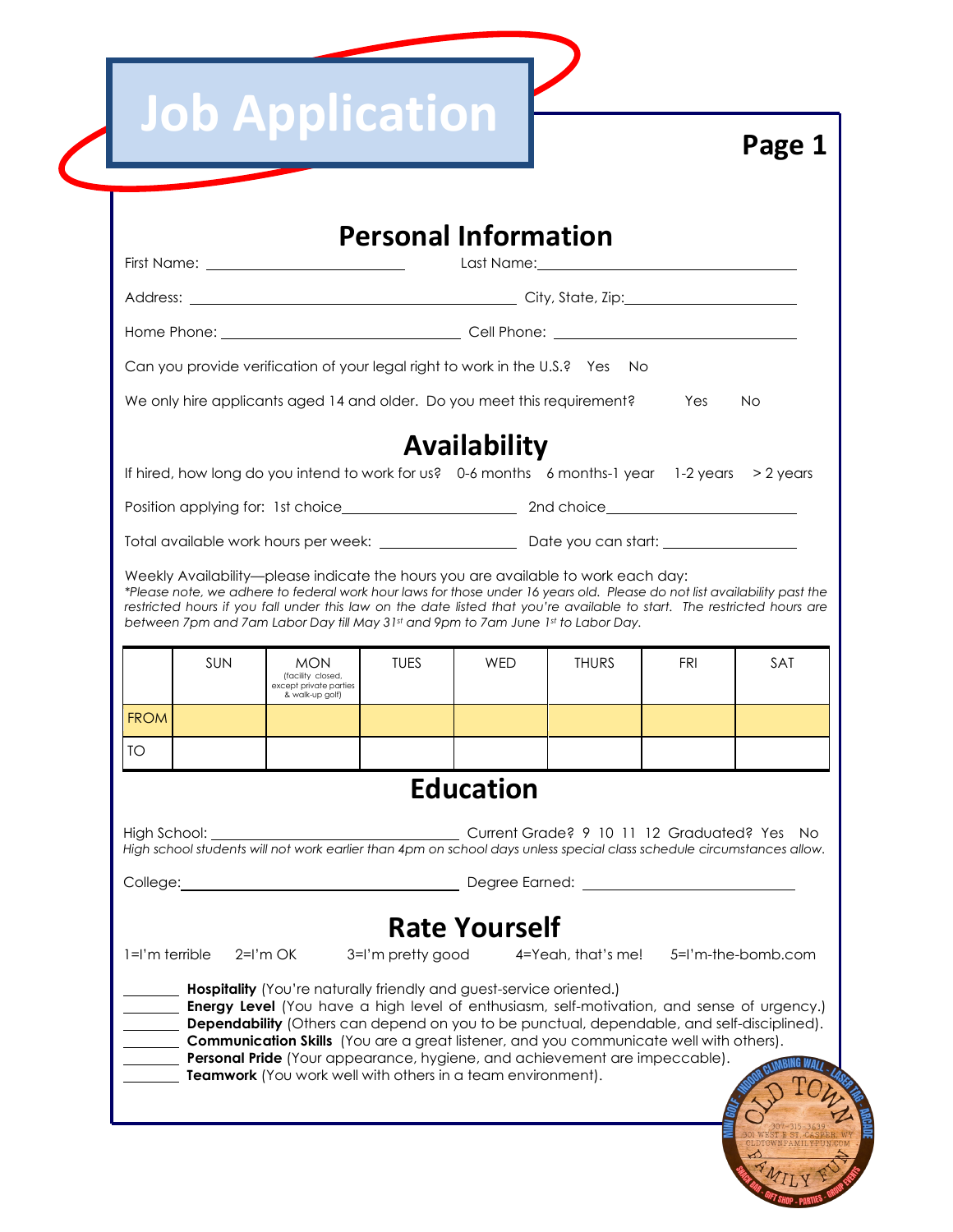**Page 2**

## **Work History**

Starting with your most recent job, list present and past employment. If this is your first job, list areas you have volunteered.

| <b>Company Name</b> | <b>Dates</b><br>Employed | <b>Position Title</b> | Starting<br>Salary | Ending<br>Salary | <b>Reason for Leaving</b> |
|---------------------|--------------------------|-----------------------|--------------------|------------------|---------------------------|
|                     |                          |                       |                    |                  |                           |
|                     |                          |                       |                    |                  |                           |
|                     |                          |                       |                    |                  |                           |

## **What Would Others Say About You?**

Please provide the names, addresses, and telephone numbers for 3 people whom we can contact for references.

| Name | <b>Address</b> | City, State, Zip | Phone<br>(include area code) | Occupation |
|------|----------------|------------------|------------------------------|------------|
|      |                |                  |                              |            |
|      |                |                  |                              |            |
|      |                |                  |                              |            |

## **More About You:**

Tell us about a time that you personally gave great guest service. \_\_\_\_\_

**Job Application** 

Why do you want to work for us?

Why should we hire you?\_\_

 $\overline{a}$ 

 $\overline{a}$ 

Have you ever been convicted of a felony? Yes No

Do you have reliable transportation to get to work? Yes No

 I declare under penalty of perjury that I personally completed this application and that, to the best of my knowledge, the information contained is true and accurate. I understand that any false information or significant omissions may disqualify me from consideration of employment. If I am employed, I agree to abide by and comply with all rules of the company. I further understand that I or the company may terminate my employment at any time with our without cause or notice and this agreement cannot be altered or modified.

Applicant's Signature Date